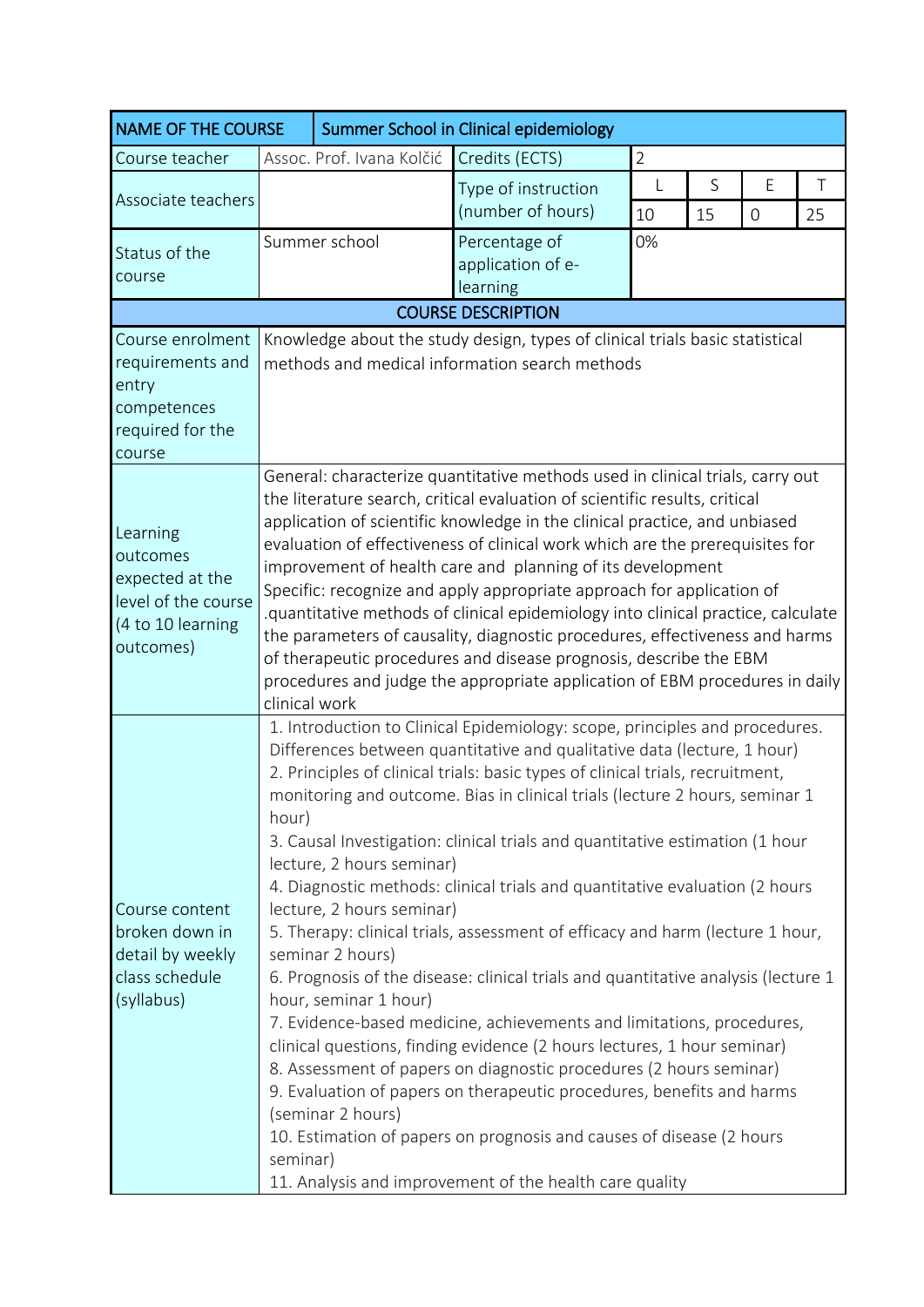| Format of<br>instruction                                                                                                 | x lectures<br>x seminars and workshops<br>$\square$ exercises<br>$\Box$ on line in entirety<br>$\Box$ partial e-learning<br>$\Box$ field work |     |                        | $\square$ multimedia<br>$\Box$ laboratory<br>$\square$ work with mentor<br>$\mathsf{L}$ | x independent assignments<br>(other)                                                                                                                                                                                                                                                                                   |             |  |  |
|--------------------------------------------------------------------------------------------------------------------------|-----------------------------------------------------------------------------------------------------------------------------------------------|-----|------------------------|-----------------------------------------------------------------------------------------|------------------------------------------------------------------------------------------------------------------------------------------------------------------------------------------------------------------------------------------------------------------------------------------------------------------------|-------------|--|--|
| Student                                                                                                                  | In accordance to Rules of studying and Deontological code for USSM                                                                            |     |                        |                                                                                         |                                                                                                                                                                                                                                                                                                                        |             |  |  |
| responsibilities                                                                                                         | students.                                                                                                                                     |     |                        |                                                                                         |                                                                                                                                                                                                                                                                                                                        |             |  |  |
| Screening student<br>work (name the<br>proportion of ECTS<br>credits for each<br>activity so that the<br>total number of | Class<br>attendance                                                                                                                           | 0.5 | Research               |                                                                                         | Practical<br>training                                                                                                                                                                                                                                                                                                  |             |  |  |
|                                                                                                                          | Experimental<br>work                                                                                                                          |     | Report                 |                                                                                         | (Other)                                                                                                                                                                                                                                                                                                                |             |  |  |
|                                                                                                                          | Essay                                                                                                                                         |     | Seminar<br>essay       | 1                                                                                       | (Other)                                                                                                                                                                                                                                                                                                                |             |  |  |
| <b>ECTS</b> credits is                                                                                                   | Tests                                                                                                                                         |     | Oral exam              |                                                                                         | (Other)                                                                                                                                                                                                                                                                                                                |             |  |  |
| equal to the ECTS<br>value of the<br>course)                                                                             | Written<br>exam                                                                                                                               | 0.5 | Project                |                                                                                         | (Other)                                                                                                                                                                                                                                                                                                                |             |  |  |
| Grading and<br>evaluating student<br>work in class and<br>at the final exam                                              | Written exam and seminar essay                                                                                                                |     |                        |                                                                                         |                                                                                                                                                                                                                                                                                                                        |             |  |  |
|                                                                                                                          |                                                                                                                                               |     | Number of<br>copies in | Availability via                                                                        |                                                                                                                                                                                                                                                                                                                        |             |  |  |
|                                                                                                                          |                                                                                                                                               |     | <b>Title</b>           |                                                                                         | the library                                                                                                                                                                                                                                                                                                            | other media |  |  |
|                                                                                                                          | 1. Gamulin S. Clinical Research: Clinical<br>Epidemiology, Zagreb, Medicinska naklada,<br>2017.                                               |     |                        |                                                                                         |                                                                                                                                                                                                                                                                                                                        |             |  |  |
| Required<br>literature<br>(available in the                                                                              | 2. Eldar R. Quality of care, Medicinska naklada<br>2005.                                                                                      |     |                        |                                                                                         |                                                                                                                                                                                                                                                                                                                        |             |  |  |
| library and via                                                                                                          | 3. Seminar assignments                                                                                                                        |     |                        |                                                                                         |                                                                                                                                                                                                                                                                                                                        |             |  |  |
| other media)                                                                                                             | 4. Articles from which seminar assignments are                                                                                                |     |                        |                                                                                         |                                                                                                                                                                                                                                                                                                                        |             |  |  |
|                                                                                                                          | made                                                                                                                                          |     |                        |                                                                                         |                                                                                                                                                                                                                                                                                                                        |             |  |  |
|                                                                                                                          | 5. Lecture handouts                                                                                                                           |     |                        |                                                                                         |                                                                                                                                                                                                                                                                                                                        |             |  |  |
|                                                                                                                          |                                                                                                                                               |     |                        |                                                                                         |                                                                                                                                                                                                                                                                                                                        |             |  |  |
|                                                                                                                          |                                                                                                                                               |     |                        |                                                                                         |                                                                                                                                                                                                                                                                                                                        |             |  |  |
| Optional literature<br>(at the time of<br>submission of<br>study programme<br>proposal)                                  | Lippincot Williams and Wilkins, 2005.<br>Lippincott Philadelphia, 2006.                                                                       |     |                        |                                                                                         | 1. Fletcher W, Fletcher SW. Clinical epidemiology: The essentials, 4th edition.<br>2. Sackett DL, Haynes RB, Guyatt GH, Tugwell P. Clinical epidemiology. A<br>basic science for clinical medicine. Boston; Little, Brown and Company, 1991.<br>3. Haynes RB, Sackett DL, Guyatt GH, Tugwell P, Clinical epidemiology, |             |  |  |